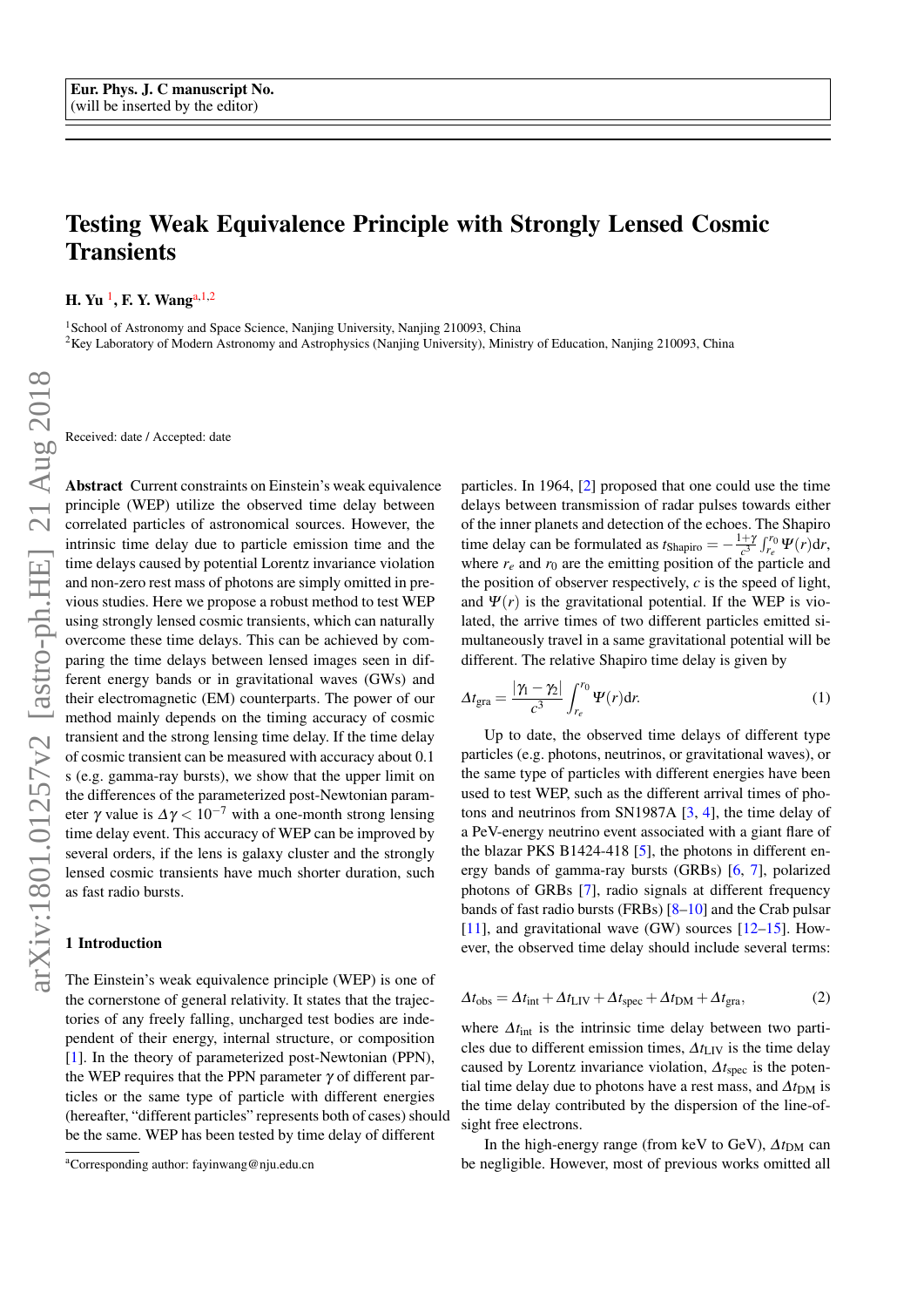of other potential effects based on following assumptions. First, the observed time delay is mainly attributed to the gravitational potential so the time delays caused by other effects are omitted. Second, the time delays caused by other effects and ∆*t*gra have the same sign. So they can give an upper limit of the violation of WEP. These two assumptions are unreasonable. For the first assumption, in some cases, the  $\Delta t_{\text{int}}$  term would dominate the observed time delay especially when the observed time delay is very small, which leads to a non-physical constraint on the WEP. In addition,  $\Delta t_{\text{spec}}$  and  $\Delta t_{\text{LIV}}$  are strongly correlated with  $\Delta t_{\text{gra}}$  in the total observed time delay. For the second assumption, in a special case that the signs of  $\Delta t$ <sub>other</sub> caused by other effects</sub> and  $\Delta t_{\text{gra}}$  are opposite (e.g.  $\Delta t_{\text{other}} = -0.99$  s and  $\Delta t_{\text{gra}} = 1$ s), a much smaller time delay is obtained. This will lead to a much tighter, but incorrect constraint on WEP. Therefore, the intrinsic time delay ∆*t*int and ∆*t*other can severely limit the ability of this method. To avoid these effects, we propose that the strongly lensed cosmic transients can be used to test WEP. This is the first time to correct the other effects in WEP constraint. The time delay due to strong gravitational lensing between different particles is a powerful tool, which has been used to test the Lorentz-invariance violation [\[16\]](#page-4-8) and the speed of GW [\[17,](#page-4-9) [18\]](#page-4-10).

#### 2 The Method and Constraints on WEP

Gravitational lens is a prediction of the general relativity. After the first observation example of gravitational lensing, the quasar QSO 0957+561A, B [\[19\]](#page-4-11), it has become a powerful tool in many fields of astronomy, such as probing dark matter halo, large scale structures, Hubble constant, and parameters of universe. Generally, there will be multiple images of the source when it is strongly lensed. The differences of arrival times for images are caused by the Shapiro time delay and geometric delay due to the bending of light rays [\[20\]](#page-4-12). In a general model of the lens, the time delay of the images relative to the case that source, lens and image are on a straight line is

<span id="page-1-1"></span>
$$
t(\boldsymbol{\theta}) = \frac{1+z_l}{c} \frac{d_l d_s}{d_{ls}} \left[ \frac{1}{2} (\boldsymbol{\theta} - \boldsymbol{\beta})^2 - \psi(\boldsymbol{\theta}) \right],
$$
 (3)

where  $\theta$  and  $\beta$  are the position vectors of the image and source,  $z_l$  is the redshift of the lens,  $d_l$  and  $d_s$  are the angular diameter distances of the lens and source,  $d_{ls}$  is the angular diameter distance from the lens to source and the  $\psi(\boldsymbol{\theta}) =$ *dls dld<sup>s</sup>*  $1+\gamma$  $\frac{+ \gamma}{c^2} \int \Psi(d_l \theta, z) dz$  is the projected gravitational potential [\[20\]](#page-4-12). Actually,  $t(\boldsymbol{\theta})$  can be divided into  $t_{\text{geo}} = \frac{1+z_l}{c} \frac{d_l d_s}{d_{ls}}$  $\frac{d_l d_s}{d_{ls}} \frac{1}{2}(\boldsymbol{\theta} \beta$ <sup>2</sup> and  $t_{\text{gra}} = \frac{1+z_l}{c} \frac{d_l d_s}{d_l s}$  $\frac{d_I a_s}{d_{Is}} \psi(\boldsymbol{\theta})$ , which are the geometric time delay and Shapiro time delay, respectively.

We show a strong lens of a bright cosmic transient in Figure [1.](#page-1-0) In this figure, *O* and *L* are the observer and lens



<span id="page-1-0"></span>Fig. 1 The geometry of gravitational lens considered here. Illustration of a strongly lensed cosmic transient which can be used to test WEP.

object.  $S_1$  and  $S_2$  are the two signals which are associated with each other in this transient event, for example a GW and its electromagnetic (EM) counterpart or particles at two different energy bands in a cosmic explosion.  $d_l$ ,  $d_s$ ,  $d_{ls}$  and **β** are the same as those in equation [\(3\)](#page-1-1). **θ**<sub>1</sub> and **θ**<sub>2</sub> are the positions of two images formed by gravitational lens. *P*<sup>1</sup> and *P*<sup>2</sup> are the trajectories of the light rays of the two images. We assume that the intrinsic time delay between  $S_1$  and  $S_2$ is  $\Delta t$ <sub>int</sub> (*S*<sub>1</sub> is earlier than *S*<sub>2</sub>) and the first and second signals of  $S_1$  arrive at  $t_{11}$  and  $t_{12}$ , respectively. Here we just assume that the  $\Delta t_{\text{spec}}$  and  $\Delta t_{\text{LIV}}$  can be omitted and discuss them in the following section. If the WEP is valid, one can expect that the first and second signals of  $S_2$  will arrive at  $t_{21} = t_{11} + (1 + z_s)\Delta t_{\text{int}}$  and  $t_{22} = t_{12} + (1 + z_s)\Delta t_{\text{int}}$ , where  $z_s$  is the redshift of the source. If there is some small violation of WEP, positions of the images have small changes  $\delta\theta_{11}$ ,  $\delta\theta_{12}$ ,  $\delta\theta_{21}$ ,  $\delta\theta_{22}$  and the arrival time of the signals become into  $t'_{11}$ ,  $t'_{12}$ ,  $t'_{21}$ , and  $t'_{22}$ . Similar as [\[21\]](#page-4-13), we perform the Taylor expansion of these new arrival times and consider the first order term

$$
t'_{11} = t_{11} + \frac{\partial t}{\partial \theta} |_{\theta_1} \delta \theta_{11} + \frac{\partial t}{\partial \gamma} |_{\theta_1, \gamma_0} (\gamma_1 - \gamma_0),
$$
  
\n
$$
t'_{12} = t_{12} + \frac{\partial t}{\partial \theta} |_{\theta_2} \delta \theta_{12} + \frac{\partial t}{\partial \gamma} |_{\theta_2, \gamma_0} (\gamma_1 - \gamma_0),
$$
  
\n
$$
t'_{21} = t_{21} + \frac{\partial t}{\partial \theta} |_{\theta_1} \delta \theta_{21} + \frac{\partial t}{\partial \gamma} |_{\theta_1, \gamma_0} (\gamma_2 - \gamma_0),
$$
  
\n
$$
t'_{22} = t_{22} + \frac{\partial t}{\partial \theta} |_{\theta_2} \delta \theta_{22} + \frac{\partial t}{\partial \gamma} |_{\theta_2, \gamma_0} (\gamma_2 - \gamma_0).
$$

Because the Fermat's principle, which we assume is still valid in this case, requires that the lensed image position makes the travel time stationary, the  $\frac{\partial t}{\partial \theta}|_{\theta_1}$  and  $\frac{\partial t}{\partial \theta}|_{\theta_2}$  are equal to 0 and all the second terms of the right parts of these equations must be vanished. Then comparing  $t'_{21} - t'_{11}$  and  $t'_{22} - t'_{12}$ , the effect of the intrinsic time delay  $t_{int}$  can be removed naturally. The difference between  $\gamma_1$  and  $\gamma_2$  is

<span id="page-1-2"></span>
$$
\Delta \gamma \equiv |\gamma_1 - \gamma_2| \le 2(1+\alpha) \frac{|(t'_{22} - t'_{12}) - (t'_{21} - t'_{11})|}{|t'_{22} - t'_{21}|},
$$
(4)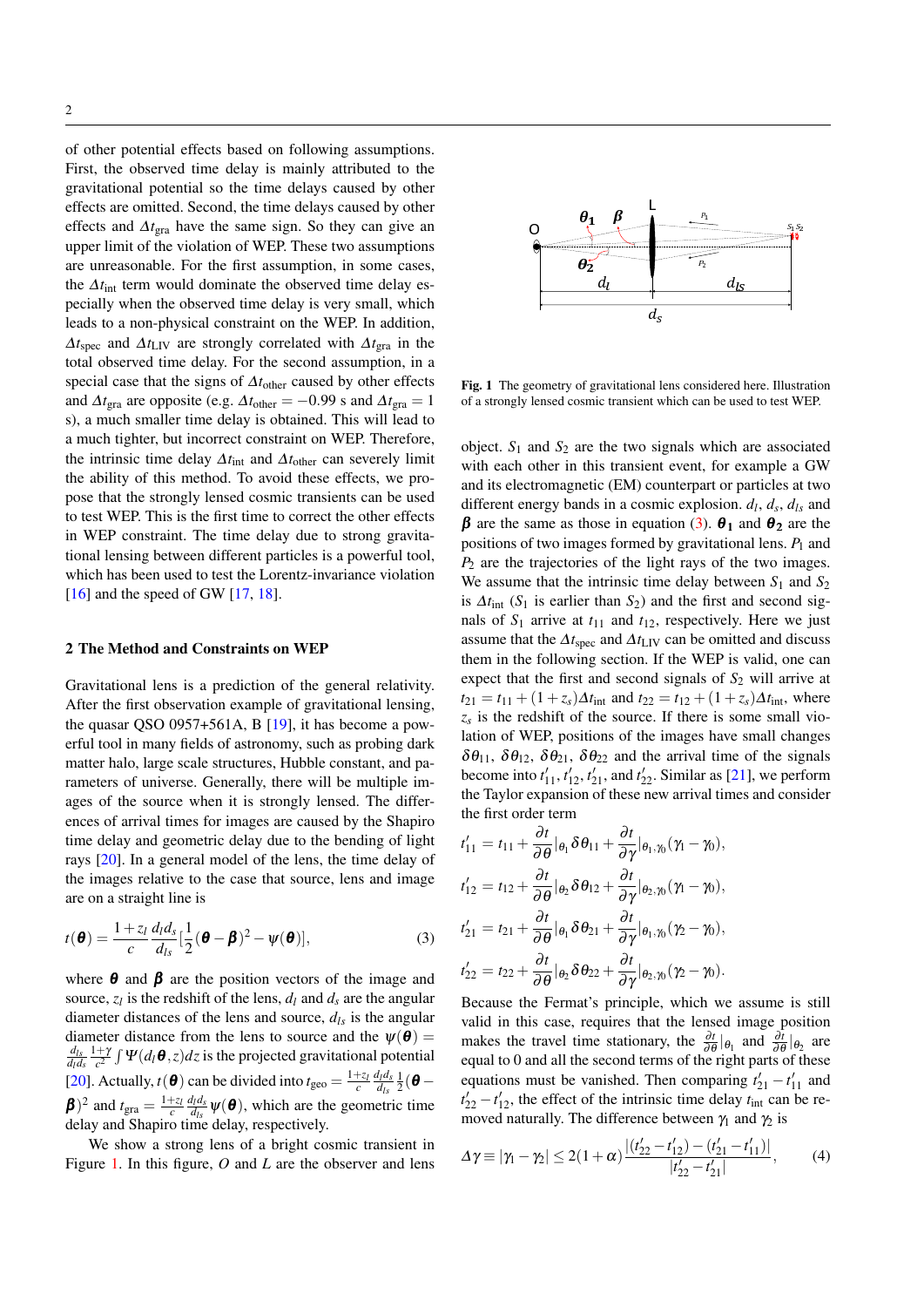where  $\alpha = \Delta t_{\rm geo} / \Delta t_{\rm gra}$  is the ratio of time delays caused by geometric effect and Shapiro delay effect. Hereafter, we define 'time delay' as  $t'_{22} - t'_{12}$  or  $t'_{21} - t'_{11}$ , which is the time difference between different particles in the same light path. The 'strong lensing time delay' is defined as  $t'_{22} - t'_{21}$  or  $t'_{12} - t'_{12}$  $t'_{11}$ , which is the time delay between two different paths due to strong lensing. The value of  $\alpha$  depends on the choice of lens model.

For the purpose of illustrating our method, we use the singular isothermal sphere (SIS) model, which has been proved to be a reliable model for lenses. In the SIS model, the distribution of stars and other mass components in galaxies are thought to be like that of particles in idea gas. The projected potential and Einstein radius of a SIS lens are  $\psi(\xi)$  = *dls ds*  $\frac{4\pi\sigma_v^2}{c^2} |\xi|$  and  $\theta_E = 4\pi \frac{\sigma_v^2}{g^2} \frac{d_{ls}}{ds}$  respectively, where  $\sigma_v$  is the velocity dispersion and  $\xi$  is the angular distance from the center of the lens [\[20\]](#page-4-12). If the lensing is strong,  $\beta < \theta_E$ , there are two images of the source at the positions  $\theta_+ = \beta \pm \theta_E$ . Then, from equation  $(3)$ , the time delay between the two images is

$$
\Delta T_{\rm SIS} = 2\beta \,\theta_E \frac{1+z_l}{c} \frac{d_l d_s}{d_{ls}},\tag{5}
$$

which is all caused by the Shapiro time delay effect (i.e.  $\Delta T_{\text{SIS}} = t_{\text{gra, SIS}}$ ). The difference in arrival time of two images caused by geometric time delay is  $\Delta t_{\text{geo}} = 0$  which means that the length of the different light trajectories of the two images  $P_1$  and  $P_2$  are equal to each other. It should be pointed out that the SIS model is an idealized lens model. The real strong lensing by a galaxy is likely not to be a SIS case. For a certain strong lensing event, if there are other observation of the properties of the lens object, we can calculate the value of  $\alpha$  in a suitable lens model. Generally, both of  $\Delta t_{\rm geo}$  and  $\Delta t_{\rm gra}$  are on the order of  $GM/c^3$ , where  $M$ is the mass of lens [\[22\]](#page-4-14). Therefore, one can expect that the parameter  $\alpha$  should be on the order of one.

GRBs are promising tools to constrain the WEP for photons with different energies [\[6\]](#page-4-1). Due to their large luminosities, GRBs can be observed at very high redshifts [\[23\]](#page-4-15). Therefore, there is much more possibility for a GRB to be lensed by a galaxy or galaxy cluster in the universe. Due to the success of BATSE, Swift and Fermi satellites, the number of detected GRBs keeps increasing. There are lots of works to search the potential strong lensed GRBs in several GRB's catalogs. Although no such event was ever found [\[24,](#page-4-16) [25\]](#page-4-17). Li & Li (2014) searched the potential lensing events in BATSE GRB data. They found four candidates. The second couple of GRBs, 2044 and 2368, has closest properties of a strong lensed GRB event. We use this GRB as an example, although they excluded the possibility in their work [\[25\]](#page-4-17). The flux ratios in four considered energy channels seem similar. In addition, the angular separation of them is  $\Delta \theta = 3.88^\circ$  while the location uncertainties of them are

2.88◦ and 6.06◦ . The detected time delay between 2044 and 2368 is about  $1.77 \times 10^7$  s and the time delays of the photons in energy channels of 25-60 keV and 60-110 keV are  $0.085 \pm 0.042$  s and  $1.730 \pm 0.162$  s for 2044 and 2368 respectively. Assuming there is a lensed GRB event with similar time delay, we constrain the WEP with our method. From equation [\(4\)](#page-1-2), the constraint on the violation of WEP between the photons in these two energy bands is  $\Delta \gamma \leq$  $2(1+\alpha)\frac{1.730-0.085}{1.77\times10^7} = 1.86(1+\alpha) \times 10^{-7}$ . If we choose the SIS lens model,  $\alpha = 0$ , it has  $\Delta \gamma \leq 1.86 \times 10^{-7}$ . For Fermi GBM, the expected time to observe one lensed GRB is about 11 years [\[25\]](#page-4-17). Since Fermi GBM has served about 9 years and will be in service for another more than 10 years, it is reasonable to expect a lensed GRB event in the operating period of Fermi GBM.

## 3 Discussion

In this section, we discuss two potential biases. The first point is the time delay potentially caused by the non-zero rest mass of photons ∆*t*spec and the LIV ∆*t*LIV. Generally, these two effects are similar since both of them will cause the energy-dependent speed of photons. If the photon has non-zero rest mass, then the higher-energy photons will travel faster than lower-energy photons. On the contrary, LIV will lead to an opposite effect that higher energy photons have slower traveling speed because the so-called vacuum dis-persion [\[26](#page-4-18)[–29\]](#page-4-19). Therefore, the time delay terms  $\Delta t_{\text{spec}}$  and  $\Delta t_{\text{LIV}}$  are both caused by the potential difference of traveling speed of photons with different energies.

In figure [1,](#page-1-0) there are two traveling paths and for each path there are two images formed by two different kinds of particles. Let's assume the speeds of those two different particles are  $v_1$  and  $v_2$  and the lengths of the two traveling paths are  $L_1$  and  $L_2$ , respectively. Therefore, the time delays caused by this effect are  $L_1/v_1 - L_1/v_2$  and  $L_2/v_1 - L_2/v_2$ respectively. Their contribution to the difference of time delays  $|(t'_{22} - t'_{12}) - (t'_{21} - t'_{11})|$  which we use in equation [\(4\)](#page-1-2) to constrain the WEP is  $\frac{(L_1 - L_2)(v_2 - v_1)}{v_1 v_2}$ . Considering a strong lensing system with strong lensing time delay is about 1 year, and the time delays of different particles  $t'_{22} - t'_{12}$  and  $t'_{21} - t'_{11}$  are about 1 second, the difference of time delays  $|(t'_{22} - t'_{12}) - (t'_{21} - t'_{11})|$  should be also at order of 1 second. For this kind of strong lensing system, the difference between  $L_1$  and  $L_2$  should be at a order of 1 light year. However the distance of a typical cosmic source should be at a order of 1 Gpc, so it has

$$
\frac{(L_1 - L_2)(v_2 - v_1)}{v_1 v_2} / (\frac{L_1}{v_1} - \frac{L_1}{v_2}) = \frac{L_1 - L_2}{L_1} \sim \frac{11y}{1 \text{ Gpc}} \sim 10^{-9}.
$$
\n<sup>(6)</sup>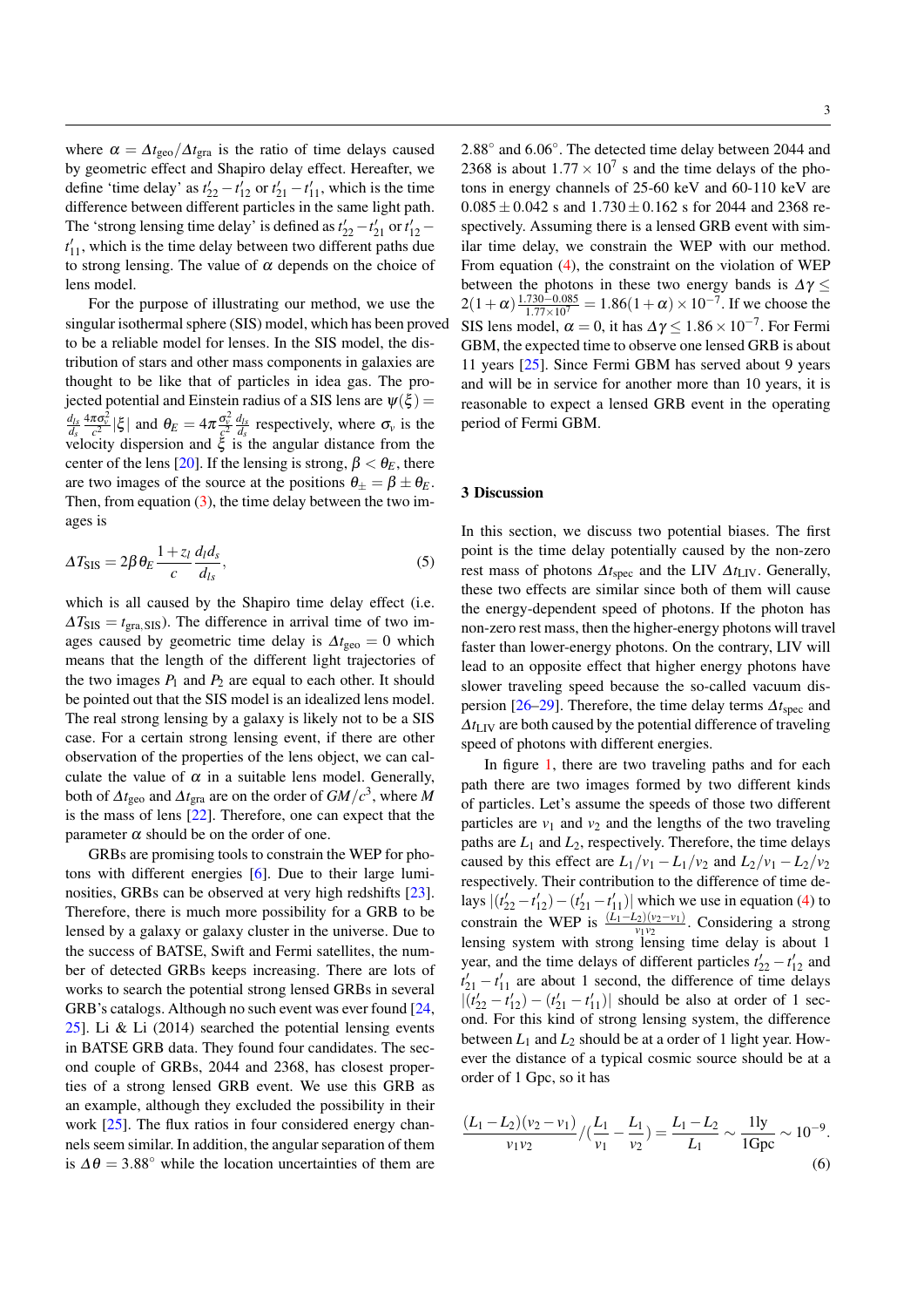Therefore, even though the time delay caused by non-zero rest mass of photons and LIV effect is hundreds of times larger than the observed time delay between two different particles,  $\frac{(L_1 - L_2)(v_2 - v_1)}{v_1v_2}$  only contributes very small part of  $|(t'_{22} - t'_{12}) - (t'_{21} - t'_{11})|$ . Therefore, it is reasonable to omit the terms  $Δt<sub>spec</sub>$  and  $Δt<sub>LIV</sub>$ , which means our method can also exclude the potential effects of non-zero rest mass of photons and LIV.

The second point is that the two traveling paths will perhaps introduce some other contributions to the observed time delay. Actually, for a typical strong lensing system, the Einstein radius is about  $4 \times 10^{-6} (\frac{M}{10^{11} M_{\odot}})^{0.5} (\frac{D}{1 \text{Gpc}})^{-0.5} [20]$  $4 \times 10^{-6} (\frac{M}{10^{11} M_{\odot}})^{0.5} (\frac{D}{1 \text{Gpc}})^{-0.5} [20]$ , which is very smaller compared to the relativistic beaming angle  $\theta \sim \Gamma^{-1} \sim 10^{-3}$  where  $\Gamma$  is the Lorentz factor GRB's jet [\[30\]](#page-4-20). Therefore, the difference of the special-relativistic boost factor caused by different viewing angles can be omitted reasonably. In addition, the different paths may also lead to different effects of gravitational potential along the paths, such as the weak lensing by the large scale structure and also the effects of our Galaxy and local galaxy cluster, which may also contribute into the observed time delay. However, from equation [\(1\)](#page-0-1), the difference between the Shapiro time delays for two paths relies on the total difference of the gravity potential along the whole paths which includes the gravitational potential of large scale structure, the local galaxy cluster and also our galaxy. Therefore, the effect is considered even though there is some small difference of gravitational potential along two different paths.

## 4 Conclusions

In this paper, we have proposed a method to constrain the violation of WEP with strongly lensed cosmic transients. Our method dose not need to make any assumption and understand physical mechanism of the transient. Moreover, because it utilizes the difference of time delays of the two lensing images, the potential effect of intrinsic time delay  $\Delta t_{\text{int}}$ , LIV time delay  $\Delta t_{\text{LIV}}$  and non-zero rest mass time delay ∆*t*spec can be naturally removed. By analyzing the properties of time delay of gravitational lens, we find that the parameter  $\alpha$ , which represents the ratio of time delays between two lensing images caused by geometric and Shapiro delay effects, will be zero for the SIS lens model. Therefore, the lengths of light ray paths for two lensing images are the same in the SIS lens model, which means any test depending on the difference of the path length can not work in SIS lens model, such as testing the difference between the speeds of light and GW. Even though for a realistic lens, one should consider the parameter  $\alpha$  when constraining the speed of GW. Otherwise an unreasonable tighter constraint will be obtained.

Due to the number of GRBs increasing, the detection of a strong lensed GRB is promising. Although there is still no such event at present. Assuming a strong lensed GRB with time delay between images is about  $1.77 \times 10^7$  s and the time delays of the photons in two energy channels are  $0.085 \pm$ 0.042 s and  $1.730 \pm 0.162$  s, one can give a constraint on WEP at about 10−<sup>7</sup> level. Besides GRBs, the lensed FRBs and the GW events with their EM counterparts are also potential candidates to test the WEP using our method [\[31](#page-4-21)[–33\]](#page-4-22). Interestingly, lensing of FRBs has been proposed to probe dark matter [\[34,](#page-4-23) [35\]](#page-4-24).

From equation [\(4\)](#page-1-2), with the time delay measurements of a single strong gravitational lensing event one can give a tight constrain on the  $\Delta \gamma$ . It can also be found that the efficiency of the constraint on WEP is proportional to the accuracy of time delay measurement and inversely proportional to the strong lensing time delay. A typical strong lensing by a galaxy will give multiple images with days to months strong lensing time delays [\[36\]](#page-4-25). Because the strong lensing time delay is proportional to the mass of lens, the time delay due to galaxy cluster lens is much longer [\[37\]](#page-4-26), which will give much more strict constraint on ∆ γ. If a several-months strong lensing time delay is observed and the time delay of two images is about 0.1 s, the constraint on the violation of WEP will be up to  $\Delta \gamma < 10^{-8}$ . For the measurement of time delay between two different particles, it depends on the accuracy of timing measurement of the transient event. The accuracies of time measurement of FRB, GW and GRB are about 0.01 ms  $[38]$ ,  $10^{-4}$  ms  $[31]$  and 0.1 s  $[39]$ . Recently, the detections of GW170817 and its electromagnetic counterparts [\[14,](#page-4-29) [40\]](#page-4-30) also encourage us to make a more reliable constraint on the WEP using strong lensing of GWs and electromagnetic counterparts. Therefore, the accuracy of WEP can be improved by several orders of magnitude in the future, if the lens is galaxy cluster and the strongly lensed cosmic transients have much more precise time delay measurement, such as the GW events and FRBs.

Acknowledgements We thank the anonymous referee for detailed comments and suggestions. This work is supported by the National Basic Research Program of China (973 Program, grant No. 2014CB845800), the National Natural Science Foundation of China (grant Nos. 11422325, and 11373022), and the Excellent Youth Foundation of Jiangsu Province (BK20140016).

#### References

- <span id="page-3-0"></span>1. C. M. Will, Living Reviews in Relativity 17, 4 (2014), [\[1403.7377\]](http://arxiv.org/abs/1403.7377).
- <span id="page-3-1"></span>2. I. I. Shapiro, Physical Review Letters 13, 789 (1964).
- <span id="page-3-2"></span>3. L. M. Krauss and S. Tremaine, Physical Review Letters 60, 176 (1988).
- <span id="page-3-3"></span>4. M. J. Longo, Physical Review Letters 60, 173 (1988).